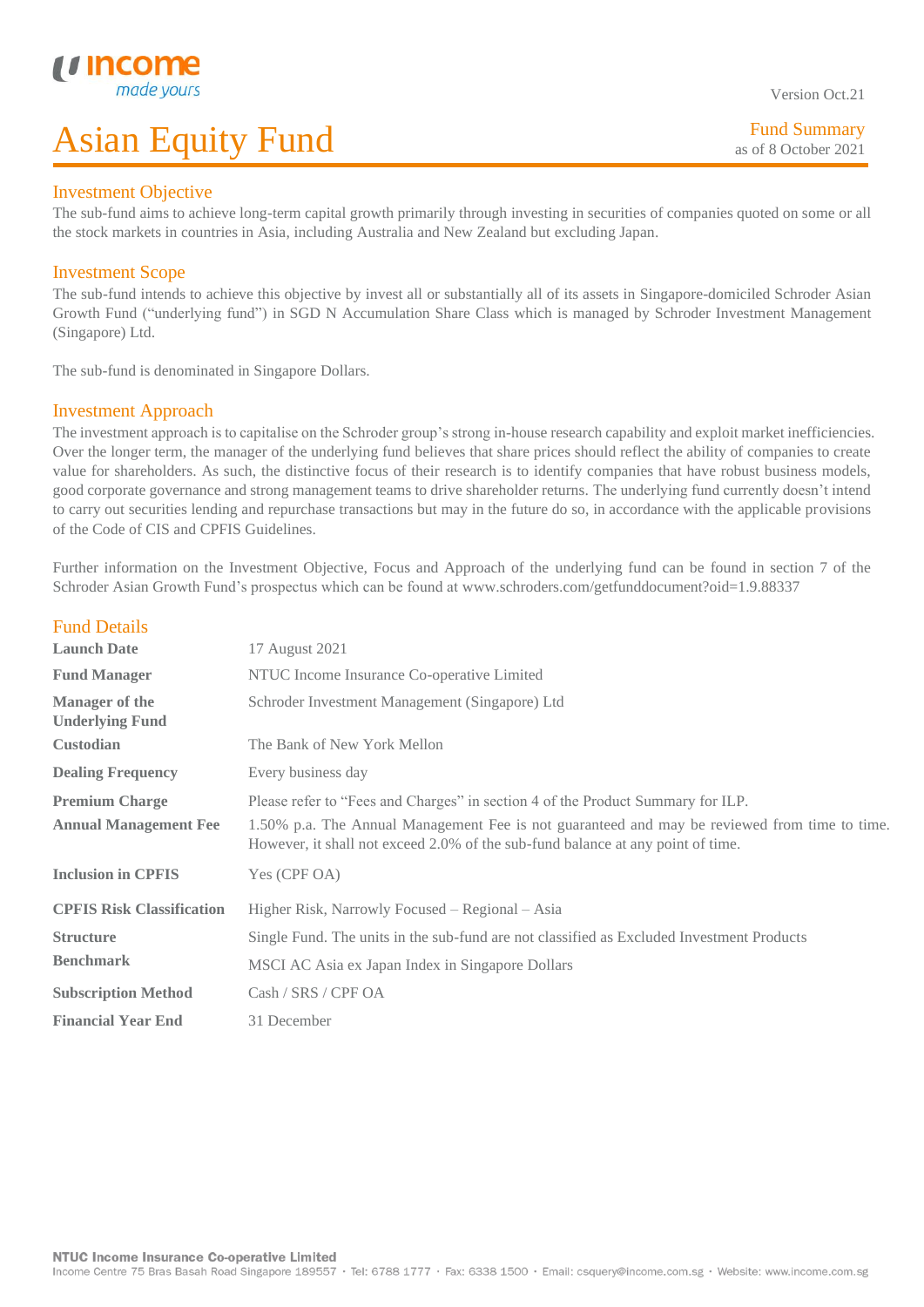L

# Asian Equity Fund

# Past Performance (as of 30 June 2021)

As the sub-fund has been constituted for less than 12 months, information on the past performance of the underlying fund has been used as a proxy.

|                                    | 1-month | 3-month | 6-month | 1-vear | $3$ -vear <sup><math>\wedge</math></sup> | $10$ -vear <sup><math>\wedge</math></sup> |
|------------------------------------|---------|---------|---------|--------|------------------------------------------|-------------------------------------------|
| <b>Schroder Asian Growth Fund*</b> | 1.20    | 1.30    | 6.6()   | 39.50  | 12.10                                    | 140                                       |
| <b>Benchmark</b>                   | 1.60    | 3.60    | 8.20    | 34.60  | 11.70                                    | 8.20                                      |

\*As the underlying Schroder Asian Growth Fund in SGD N Accumulation Share Class was incepted less than a year, hence SGD A Distribution Share Class is used as the proxy to indicate the underlying fund performance

The returns are calculated using bid-to-bid prices, in Singapore dollar terms, with dividends and distributions reinvested.

^Returns above one year are annualised. Past performance is not indicative of future performance. Fees & charges payable through deduction of premium or cancellation of units are excluded from this calculation.

# Fund Manager

NTUC Income Insurance Co-operative Limited is the Investment Manager of the sub-fund. Schroder Investment Management (Singapore) Ltd is the manager of the underlying fund.

## **NTUC Income Insurance Co-operative Limited (Income)**

Income was established in 1970 to make essential insurance accessible to all Singaporeans. Today, Income is the leading composite insurer in Singapore offering life, health and general insurance. Our wide network of financial advisers and partners provide valueadded financial advisory that complements today's digital-first landscape, offering insurance products and services that serve the protection, savings and investment needs of customers at different stages and across all segments of society.

As of 31 December 2020, Income had S\$45.91 billion in assets under management. Our financial strength and diversified investment portfolio are reflected by our strong credit ratings and predicated on our core investment philosophy of value, prudence and discipline. Income is regulated by Monetary Authority of Singapore.

### **Schroder Investment Management (Singapore) Ltd (Schroder)**

Schroder is the manager of the underlying fund and it is part of the Schroder group ("Schroders"). Schroder is incorporated in Singapore and regulated by Monetary Authority of Singapore. Schroder has been managing collective investment schemes and discretionary funds since 1992.

Schroders is a leading global asset management company, whose history dates back over 200 years. The group's holding company, Schroders Plc is and has been listed on the London Stock Exchange since 1959. Assets under management totalled £574.4 billion (as of 31 December 2020). Schroders' aim is to apply their specialist asset management skills in serving the needs of their clients worldwide. With one of the largest networks of offices of any dedicated asset management company, and over 568 investment professionals covering the world's investment markets, they offer their clients a comprehensive range of products and services.

# Risks

### **Key Risks**

Income's ILP sub-funds are intended for long-term investment, it is not suited for any short-term speculation. You should not expect to obtain any short-term gains from investing in Income's ILP sub-funds. It is important that your investment suit your risk appetite. You may wish to consult your financial adviser before investing in any ILP sub-fund.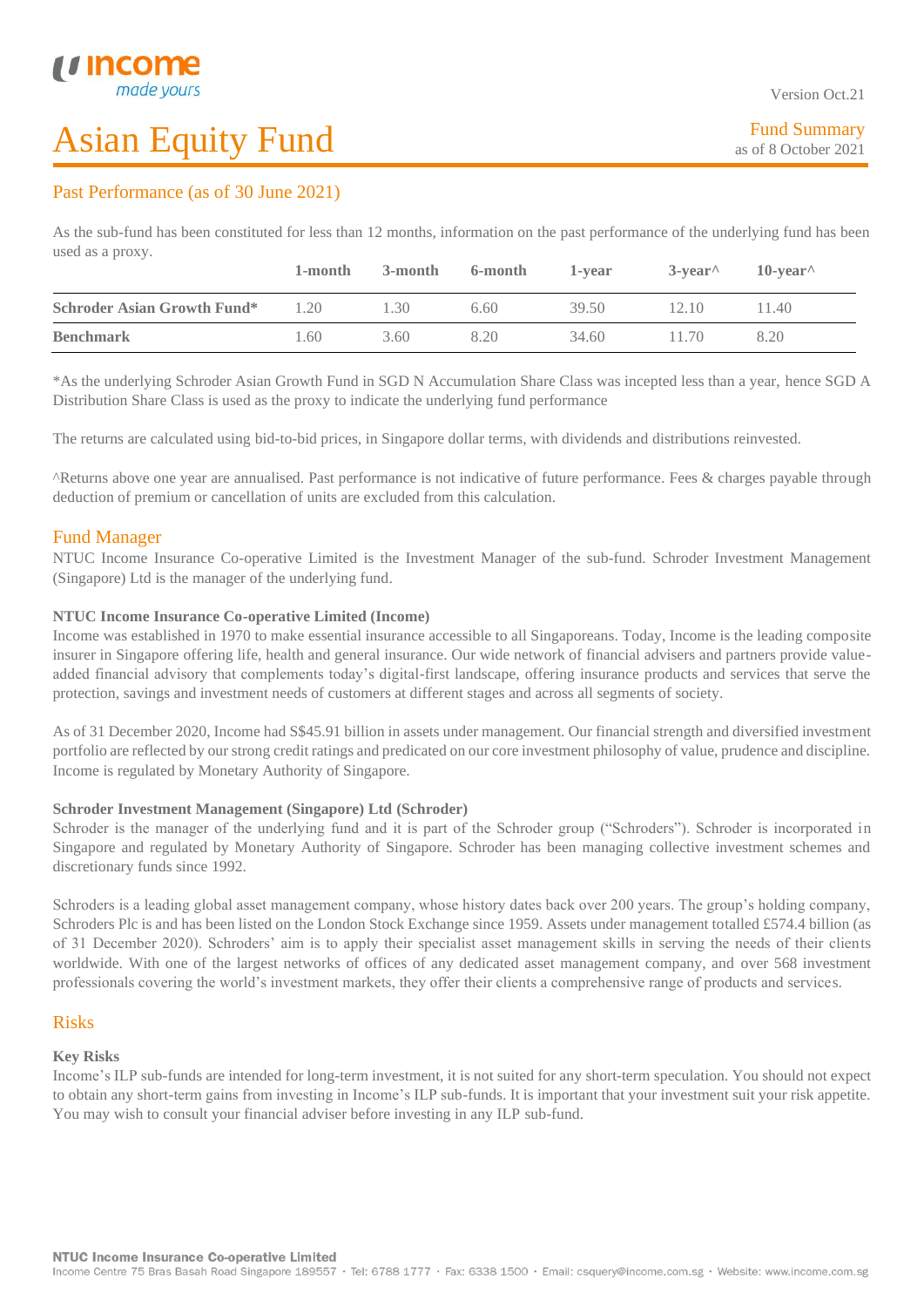Version Oct.21

The securities and instruments in which the sub-fund may invest are subject to market fluctuations and other risks inherent in such investments and there can be no assurance that any appreciation in value will occur.

You should be aware that past performance is not indicative of future performance. The value of the units may rise or fall as the performance of the sub-fund changes.

The risk factors may cause you to lose some or all of your investments. A description of the major risks is provided below. This is not an exhaustive list of risks.

### **Market Risks**

L

You are exposed to market risks. Prices of the securities held by the underlying fund may go up or down, sometimes rapidly or unpredictably. Securities may decline in value due to factors affecting securities markets generally or particular industries.

### **Currency Risks**

You are exposed to currency risks. Changes in exchange rates between currencies or the conversion from one currency to another may cause the value of the underlying fund's investments to diminish or increase. Currency exchange rates may fluctuate significantly over short periods of time. The manager of underlying fund may manage the currency risk by hedging through forward currency contracts, currency futures, currency swap agreements or currency options. There is no guarantee that the desired hedging instruments will be available or hedging techniques will be effective.

#### **Liquidity Risks**

You are exposed to liquidity risks. There is no secondary market for the sub-fund. All redemption requests should be made to the Manager. In exceptional circumstances, the sub-fund's investment in the underlying fund may not be readily redeemable

#### **Product-Specific Risks**

You are exposed to equity risks. The underlying fund may invest in stocks and other equity securities and their derivatives which are subject to market risks that historically have resulted in greater price volatility than that experienced by bonds and other fixed income securities.

You are exposed to foreign securities risks. Investments in foreign securities are subject to numerous risks resulting from market and currency fluctuations, future adverse political and economic developments, the possible imposition of restrictions on the repatriation of currency or other governmental laws or restrictions, reduced availability of public information concerning issuers and the lack of uniform accounting, auditing and financial reporting standards or of other regulatory practices and requirements comparable to those applicable to companies in the investor's domicile. In addition, securities of companies may be illiquid and their prices volatile and, with respect to certain countries, the possibility exists of expropriation, nationalisation, exchange control restrictions, confiscatory taxation and limitations on the use or removal of funds, or other assets, including withholding of dividends.

You are exposed to derivatives risks. The use of futures, options, warrants, forwards, swaps or swap options involves increased risks. The underlying fund's ability to use such derivatives successfully depends on the manager's ability to accurately predict movements in stock prices, interest rates, currency exchange rates or other economic factors and the availability of liquid markets. If the manager's predictions are wrong, or if the derivatives do not work as anticipated, the underlying fund could suffer greater losses than if the underlying fund had not used the derivatives.

You are exposed to risks associated with investing through the Shanghai-Hong Kong Stock Connect and Shenzhen-Hong Kong Stock Connect. The underlying fund may invest in China A-Shares of mainland China through the Shanghai-Hong Kong Stock Connect and/or the Shenzhen-Hong Kong Stock Connect. The current regulations relating to the Stock Connect are untested and subject to change which may have potential retrospective effects.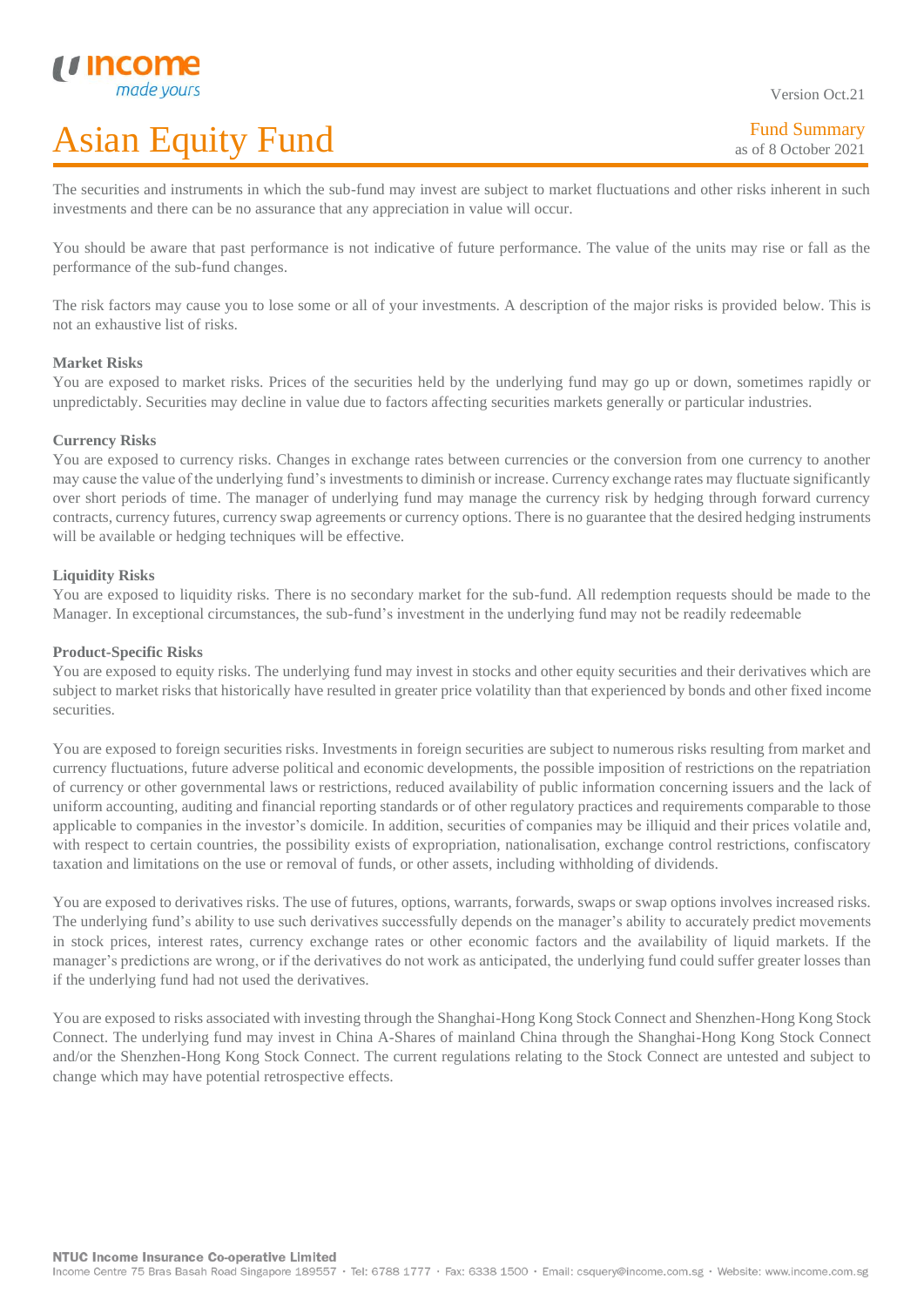For details on the specific risks of investment in underlying fund, please refer to section 10 "Risks" of the Schroder Asian Growth Fund's prospectus.

# Expense and Turnover Ratio

As the sub-fund has been constituted for less than 12 months, information on the expense ratio and turnover ratio are not available. The expense ratio and turnover ratio of the underlying fund in SGD N Accumulation Share Class is also not available as it is constituted less than 12 months.

## Soft Dollar Commission or Arrangement

#### **Income**

L

The Manager does not retain for its own account, cash or commission rebates arising out of transactions executed in or outside Singapore. The Manager also does not receive soft dollars for the sub-fund.

#### **Schroder**

In the management of the underlying fund, Schroder may accept soft dollar commissions from, or enter into soft dollar arrangement with, stockbrokers who execute trades on behalf of the underlying fund and the soft dollars received are restricted to the following kinds of services:

- i. Research and price information;
- ii. Performance measurement;
- iii. Portfolio valuations; and
- iv. Analysis and administration services.

Schroder may not receive or enter into soft dollar commissions or arrangements unless (a) such soft dollar commissions or arrangements shall reasonably assist Schroder in their management of the underlying fund, (b) best execution is carried out for the transactions, and (c) that no unnecessary trades are entered into in order to qualify for such soft dollar commissions or arrangements. Schroder shall not receive goods and services such as travel, accommodation and entertainment.

# Conflicts of Interest

#### **Income**

As the Manager of various Income ILP sub-funds and insurance funds, we may from time to time have to deal with competing or conflicting interests between these sub-funds/insurance funds. However, we will use all reasonable endeavours to act fairly and in the best interest of the sub-fund. We will conduct all transactions with or for the sub-fund on an arm's length basis. The Manager has in place policies and procedures to monitor and mitigate conflicts of interests which may arise in the management of these sub-funds. We believe that these policies and procedures are reasonably designed to ensure that portfolio management decisions are made in the best interest of the sub-fund and each sub-fund is treated fairly, regardless of the existence of any conflict.

#### **Schroder**

Scrhoder may from time to time have to deal with competing or conflicting interests between the other unit trusts which are managed by Schroder and the underlying fund. For example, Schroder may make a purchase or sale decision on behalf of some or all of their other unit trusts without making the same decision on behalf of the underlying fund, as a decision whether or not to make the same investment or sale for the underlying fund depends on factors such as the cash availability and portfolio balance of the underlying fund. However Schroder will use reasonable endeavours at all times to act fairly and in the interests of the underlying fund. In particular, after taking into account the availability of cash and the relevant investment guidelines of the other unit trusts managed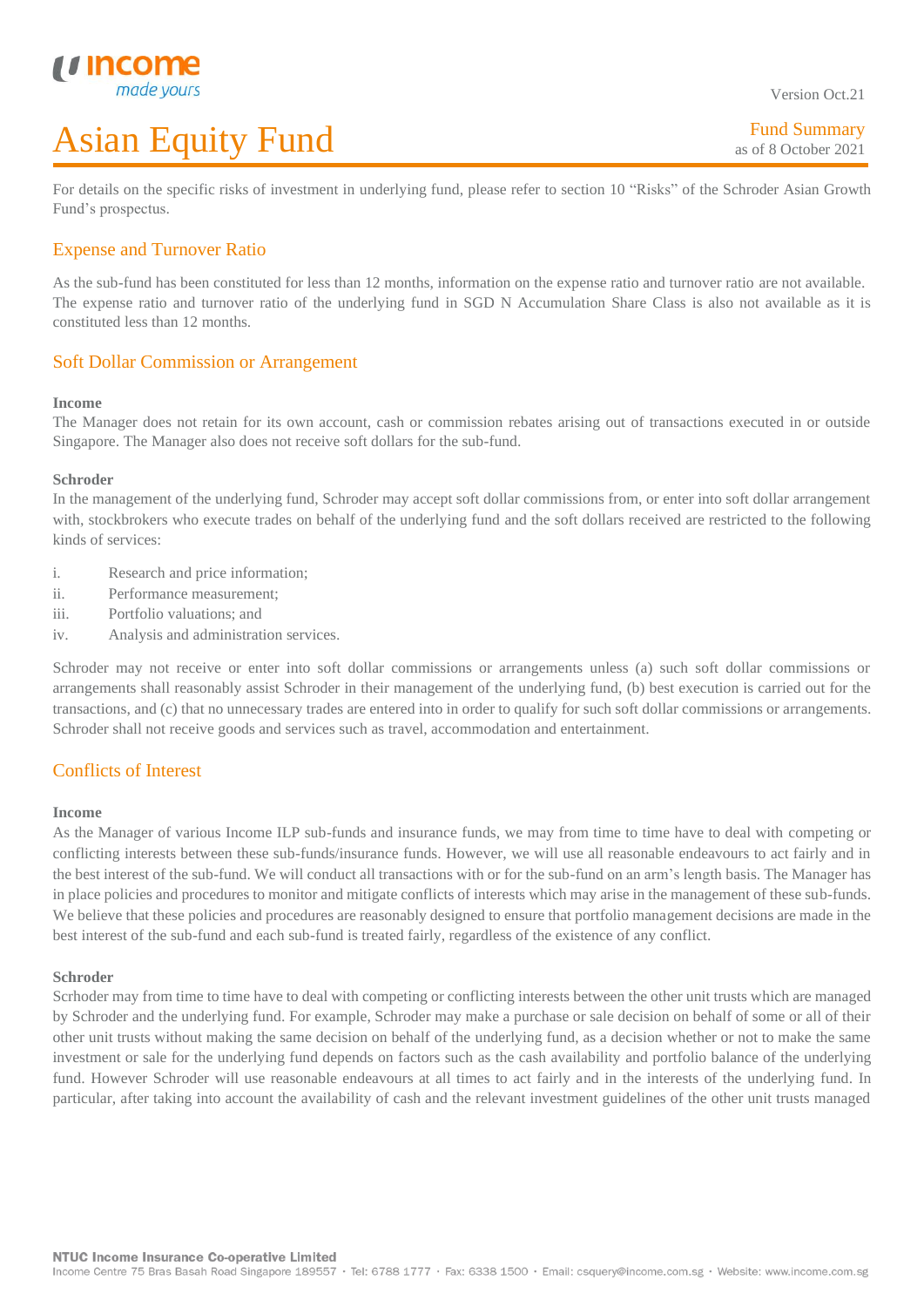Version Oct.21

L by Schroder and the underlying fund, Schroder will endeavour to ensure that securities bought and sold will be allocated proportionately as far as possible among the underlying fund and the other unit trusts managed by Schroder.

The factors which Schroder will take into account when determining if there are any conflicts of interest as described above include the assets (including cash) of the underlying fund as well as the assets of the other unit trusts managed by the Schroder. To the extent that another unit trust managed by Schroder intends to purchase substantially similar assets, Schroder will ensure that the assets are allocated fairly and proportionately and that the interests of all investors are treated equally between the underlying fund and the other unit trusts.

Associates of the trustee for the underlying fund may be engaged to provide financial, banking or brokerage services to the underlying fund or buy, hold and deal in any investments, enter into contracts or other arrangements with the trustee and make profits from these activities. Such services to the underlying fund, where provided, and such activities with the trustee, where entered into, will be on an arm's length basis.

# Other Parties

The auditor of this sub-fund is KPMG LLP. Please note that financial results ending 31 December of each year will be audited.

# Material Information

## **Dilution and dilution adjustment of the Schroder Asian Growth Fund**

The underlying fund is single priced and may suffer a reduction in value as a result of the transaction costs incurred in the purchase and sale of its underlying investments and the spread between buying and selling prices of such investment caused by subscriptions, redemptions and/or switching in and out of the underlying fund. This is known as "dilution". In order to counter this and to protect unit holders' interest, the manager of the underlying fund will apply "dilution adjustment" as part of its daily valuation policy. This will mean that in certain circumstances the manager of the underlying fund (if in the manager's opinion in good faith it is in the interest of unit holders to do so) will make adjustments in the calculations of the net asset value per unit of the underlying fund, to counter the impact of dealing and other costs on occasions when these are deemed to be significant. Further information on dilution and dilution adjustment can be found on paragraph 22.1 of the Schroder Asian Growth Fund's prospectus.

# **Reports**

If you wish to track the performance of the sub-funds you have invested in, you can refer to the Semi-Annual Fund Report and the Annual Fund Report for our ILP sub-funds.

The financial year-end of Income's ILP sub-funds is 31 December of each year. You can find the semi-annual financial statements in the Semi-Annual Fund report, and the annual audited financial statements in the ILP Financial Statements. The Semi-Annual Fund Report will be available by the end of August of each year, and the Annual Fund Report and annual audited financial statements by the end of March of the following year respectively.

The Semi-Annual Fund Report and Annual Fund Report are available on Income's website at www.income.com.sg/fund/coopprices.asp, and the annual audited financial statements are available at www.income.com.sg/aboutus/reports-publications. Alternatively, you can also approach our insurance advisers, contact us at 6788 1122 / 6788 1777, or email csquery@income.com.sg to request for a copy of the reports.